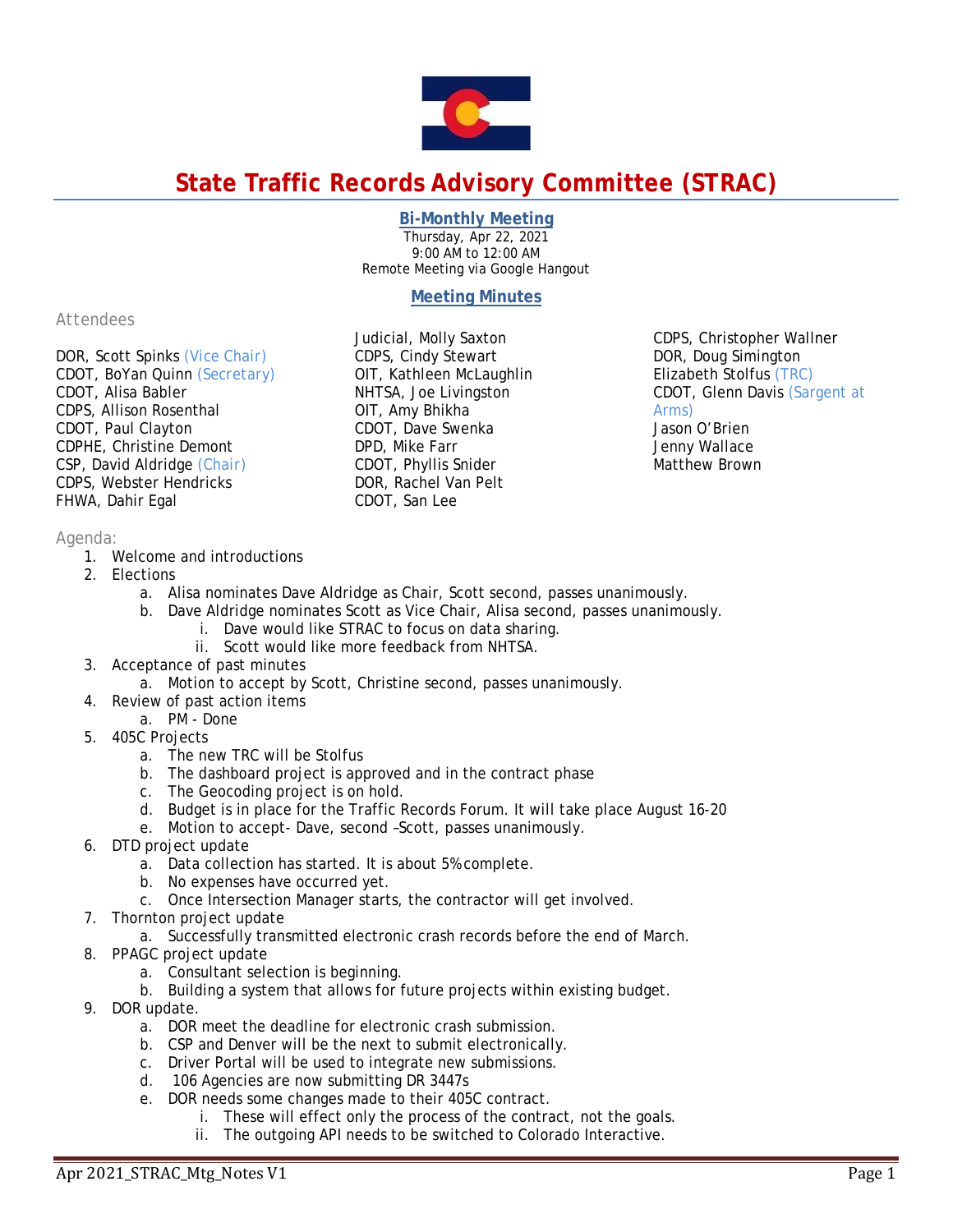- 1. DOR already has an interagency agreement with Colorado Interactive.
- iii. API for accessibility is not the way to go.
	- 1. Need to change requirement to another source.
- iv. Scott would like to get an answer on the changes before the next STRAC meeting.

#### Action items

- 1. Joe Livingston will look into the NHTSA regulations on these proposed changes
- 10. Performance Measures.
	- a. Performance measures need to be addressed for 2021
	- b. Scott believes that it might be okay to use electronic crashes submitted.
	- c. Christine does not think NEMSIS will be useable again.
	- d. Roadway file may be an option.
	- e. This discussion will be taken offline.
- 11. NHTSA / FHWA
	- a. The new transportation bill will have a large impact.
	- b. NHTSA will be looking at the impact of COVID
	- c. NHTSA can facilitate connections with other states.
- 12. State Transportation Safety Plan
	- a. Manjari Bhat will lead a team to implement the STSP.
	- b. Regular meetings will be held.
	- c. Sections L, M, N & O will be implemented.
	- d. The Safety Circuit Rider will be integrated into this project.
	- e. Section O is the data portion. STRAC is the data area emphasis team.

### 13. BESDT Update

- a. Phase 1 of this project is complete.
- b. Training on the use of BESDT will be sent out to CDOT's regions.
- c. The blotter and the online DR-3447 are built.
- d. CSP will help with the blotter training.
- 14. MOU
	- a. STSP Executive Committee could be combined with the STRAC Executive Committee.

#### Action items

- 2. Alisa will send an email with the suggested language on this change.
- 15. DRIVES Taskforce
	- a. It has been proposed to close the task force and move it back into STRAC.
	- b. Senior leadership will need to sign off on this.
	- c. This will be discussed further at the task force meeting.
- 16. Round Table
	- a. Stolfus looks forward to the opportunity to help STRAC.
	- b. Glenn Davis Someone from OTS should be included in meetings with NHTSA
- 17. Adjourn
	- a. Motion to adjourn Scott, second Amy, passes unanimously.

| <b>STRAC Voting Members &amp; Officers:</b> |  |  |  |
|---------------------------------------------|--|--|--|
|---------------------------------------------|--|--|--|

| <b>Name</b>  | Agency | Position               | <b>Phone</b><br><b>Number</b> | Email                    |
|--------------|--------|------------------------|-------------------------------|--------------------------|
| Dave Swanka  | CDOT   | <b>Voting Member</b>   | (303)512.5103                 | david.swenka@state.co.us |
| BoYan Quinn  | CDOT   | Secretary (non-voting) | $(303)757 - 9466$             | BoYan.Quinn@state.co.us  |
| Davis, Glenn | CDOT   | Sargent at Arms (non-  | $(303)$ 757-                  | Glenn.Davis@state.co.us  |
|              |        | voting)                | 9462                          |                          |

b.